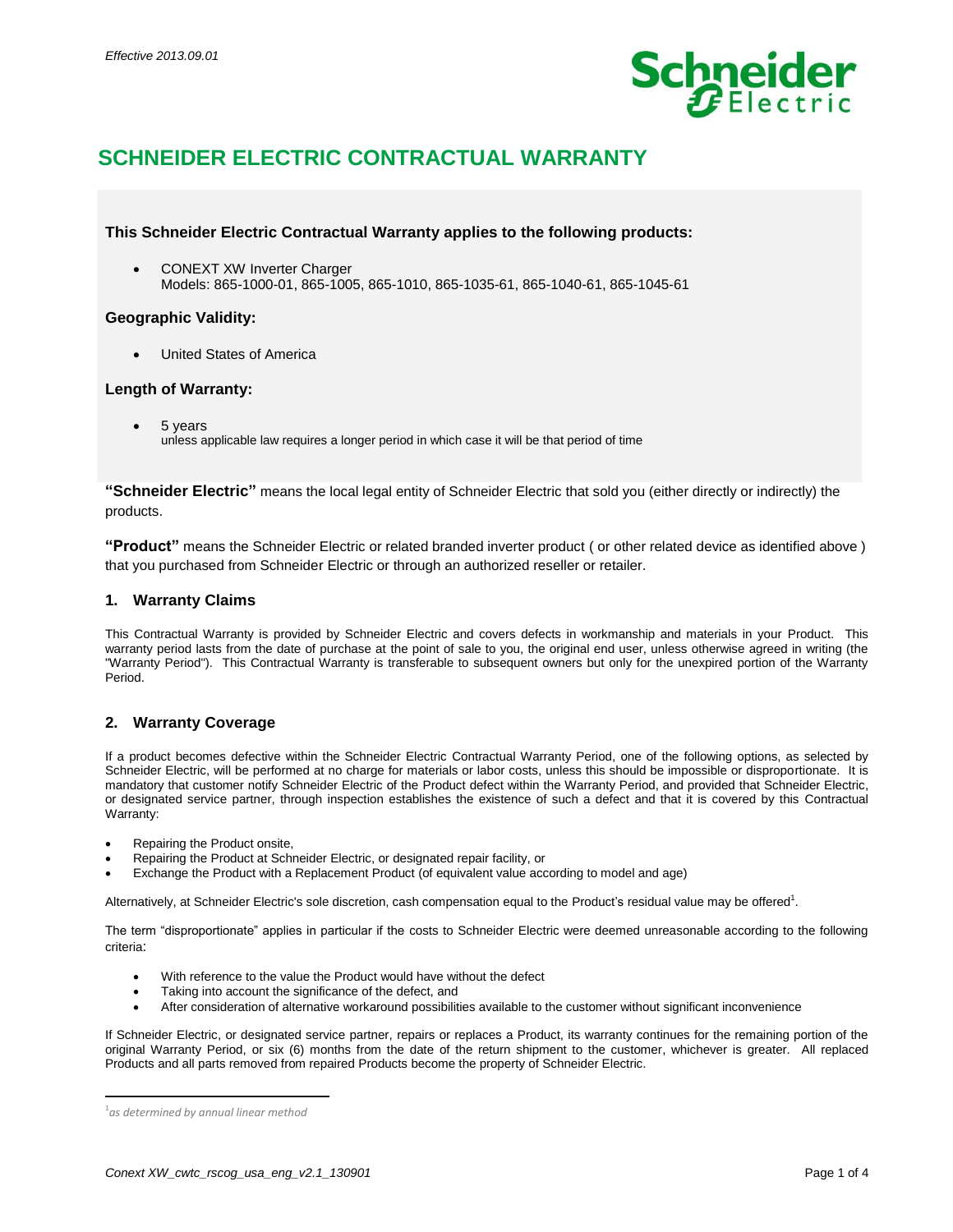

# **3. Warranty Limitations**

This Contractual Warranty does not warrant uninterrupted or error-free operation of the Product or cover normal wear and tear of the Product or costs related to the removal, installation, or troubleshooting of the customer's electrical systems. The warranty claims that relate to defects caused by any of the following factors are not covered by the Contractual Warranty:

- Improper Use or Non-compliance with installation, commissioning, operation or maintenance instructions (i.e. not according to the operation & installation manual)
- Unauthorized modifications, changes or attempted repairs,
- Vandalism, destruction through external influence and/or persons/animals
- Use in an unsuitable environment, including any environment or location that causes excessive wear and tear or dirt or dust or debris buildup within the system or that is difficult or unsafe for Schneider Electric representatives to access
- Insufficient ventilation
- Installation in a corrosive environment
- Failure to observe applicable safety standards & regulations
- Damages during transportation or storage
- Force majeure, examples include, but not limited to: fire, flood, earthquakes, storm damage, overvoltage & lightning strikes
- Exposure to fire, water, snow, moisture, or liquid ingress (except for any such exposure to environmental conditions that your Product was specifically designed to withstand as indicated in the applicable specifications for your Product)
- Used as a component part of another product expressly warranted by another manufacturer
- If the original identification (trade-mark, serial number) markings have been defaced, altered, or removed
- Consumable components of any type are not covered, including but not limited to fuses and filters, etc.
- Cosmetic shortcoming which do not impair the use of the Product for the intended purpose i.e. supply of energy

Warranty claims also exclude:

- Damages arising due to the fact that the use of the product for the intended purpose is no longer possible or only possible with restrictions as a result of amendments to the statutory provisions applicable to the operation of the product made after the delivery of the product
- Compensation for damages related to loss of power production or business operation or any expenses incurred by customer towards repair & replacement of the product (including but not limited to labor, transportation, temporary power)
- Cost arising from changes to existing PV systems or building installations and like
- Additional costs and expenses (i.e. shipping costs, travel, accommodation, meals, etc.) arising due to remote locations of the indicated geographies, including but not limited to islands and overseas territories

### **4. Warranty Return and Repair Process**

Contact Schneider Electric Customer Service representative with brief description of the error to evaluate & troubleshoot the issue while Product is in the field as many problems can be solved on site.

Please contact your Local Schneider Electric Customer Service Center or visit our website at:

http://www.schneider-electric.com/sites/corporate/en/support/operations/local-operations/local-operations.page

#### **i. Return Material Authorization (RMA)**

After attempts to correct the problem with customer's assistance, if the Product must be returned to Schneider Electric or designated service partner for replacement or repair, the customer must obtain a Return Material Authorization (RMA) number and the correct return center "Ship To" address. Product shipments will be refused and returned at your expense if they are unauthorized or returned without an RMA number clearly marked on the outside of the shipping box or if they are shipped collect or if they are shipped to the wrong location.

When you contact Schneider Electric to obtain service, please have your instruction manual ready for reference and be prepared to supply:

- The serial number and product code of your Product
- Information about the installation or inspection certificate
- Information about the failure and/or reason for the return
- A copy of your dated proof of purchase

#### **Schneider Electric reserves the right to refuse exchange requests for lack of proper documentation and information**.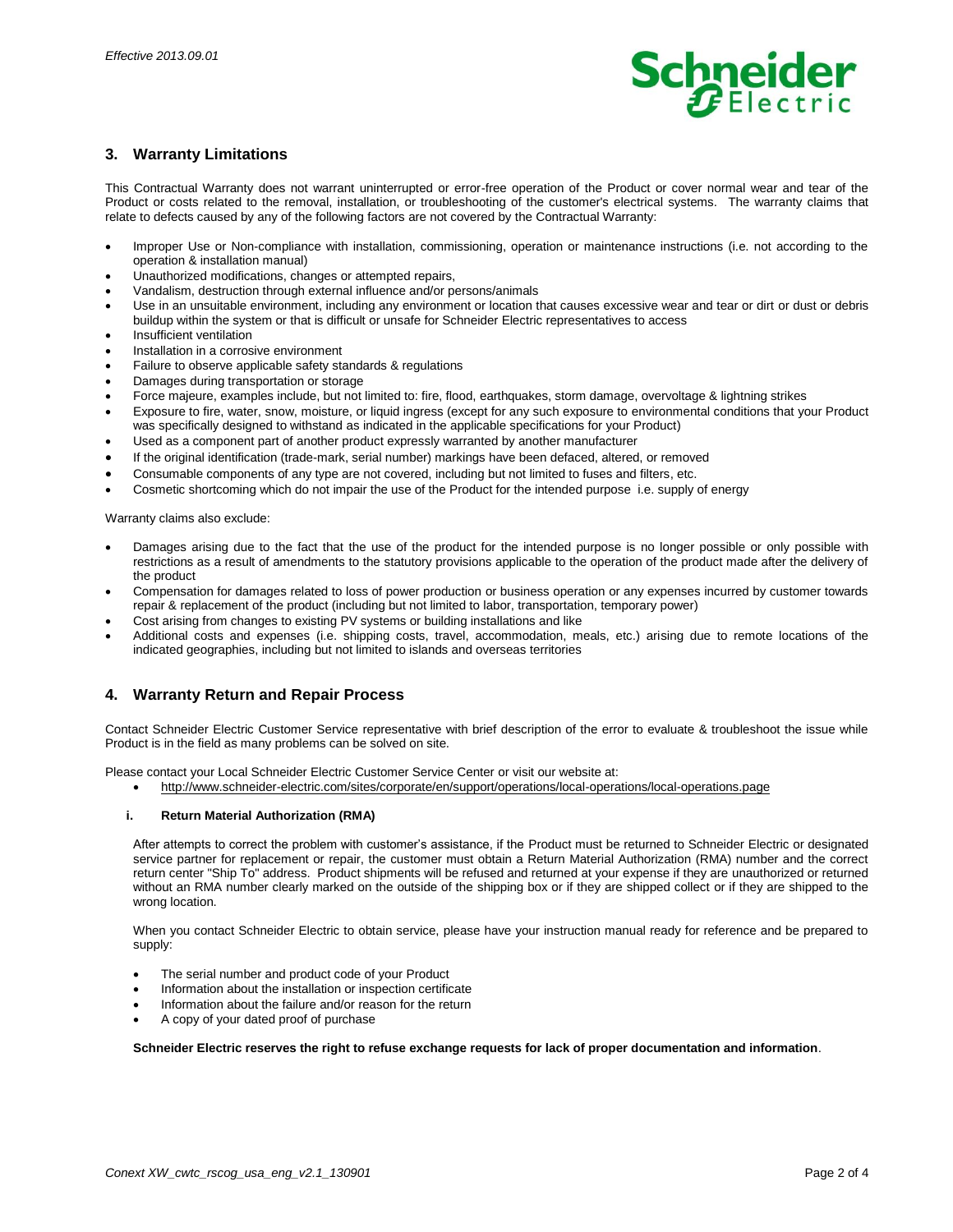

#### **ii. Once an RMA has been issued for exchange**

Schneider Electric will generally ship an equivalent replacement Product to the specified customer or the distributor location within 48-72 hours.

The allegedly defective Product must be returned to Schneider Electric in the same transport packaging that the replacement unit was provided in. Schneider Electric will supply all labels and documentation for the return of the defective Product. The defective Product must be shipped back to Schneider Electric within 10 working days after receiving the replacement Product. If we do not receive the Product within this timeframe, the unit cost will be billed back to the customer (including shipping and handling fees).

#### **iii. Once an RMA has been issued for repair**

Schneider Electric will arrange for the repair of the Product on-site or at a repair facility.

The allegedly defective Product being returned for repair at Schneider Electric, or designated service partner, must be packaged in a suitable manner to prevent damage during transportation (equivalent to original packaging or better). Schneider Electric will provide the necessary instructions to correctly ship the Product (including designated freight carrier, documentation information, address, etc.) to the repair facility.

Standard ground shipping costs are covered by Schneider Electric both ways. Any expedited shipping costs will be the responsibility of the customer and billed accordingly.

Visually evident damage caused by shipping or mishandling is to be reported to the freight carrier within 24 hours. Shipping damage is the responsibility of the freight carrier, not Schneider Electric, and should always be duly noted with the freight carrier prior to accepting and signing for the Product.

Any Products that are damaged during the returned shipping process are not covered by this warranty. Schneider Electric assumes no liability for this damage.

### **5. Service Reimbursement**

Schneider Electric in its sole discretion may offer a service reimbursement for the services of a qualified installer performing specific Product replacement and re-commissioning under the terms of this warranty. Please contact your local Schneider Electric office for details and application related to your Product.

# **6. Invalid Warranty Claim**

If the returned defective Product to Schneider Electric (or service partner) pursuant to this Policy, and is found by Schneider Electric to be free of defects that would qualify it for repair or replacement under this Policy, Schneider Electric will charge a flat-rate inspection charge for each Product of \$250<sup>2</sup>, plus shipping and packaging costs. In the event the defect free unit is returned to the customer then to also charge for the replacement unit.

# **7. Out of Warranty Service**

If the Warranty Period for your Product has expired, if the unit was damaged by misuse or incorrect installation, if other conditions of the warranty have not been met, or if no dated proof of purchase is available, your unit may be serviced or replaced for a flat fee, as determined by Schneider Electric in its sole discretion.

Please contact your local Schneider Electric office to determine if out of warranty service is available for your Product.

To return your Product for out of warranty service, contact Schneider Electric Customer Service for a Return Material Authorization (RMA) number and follow the appropriate steps outlined in "Return Procedure".

Payment options such as credit card or money order will be explained by the Customer Service Representative. In cases where the minimum flat fee does not apply, as with incomplete units or units with excessive damage, an additional fee will be charged. If applicable, you will be contacted by Customer Service once your unit has been received.

l

*<sup>2</sup> or equivalent in local currency at the sole discretion of Schneider Electric*